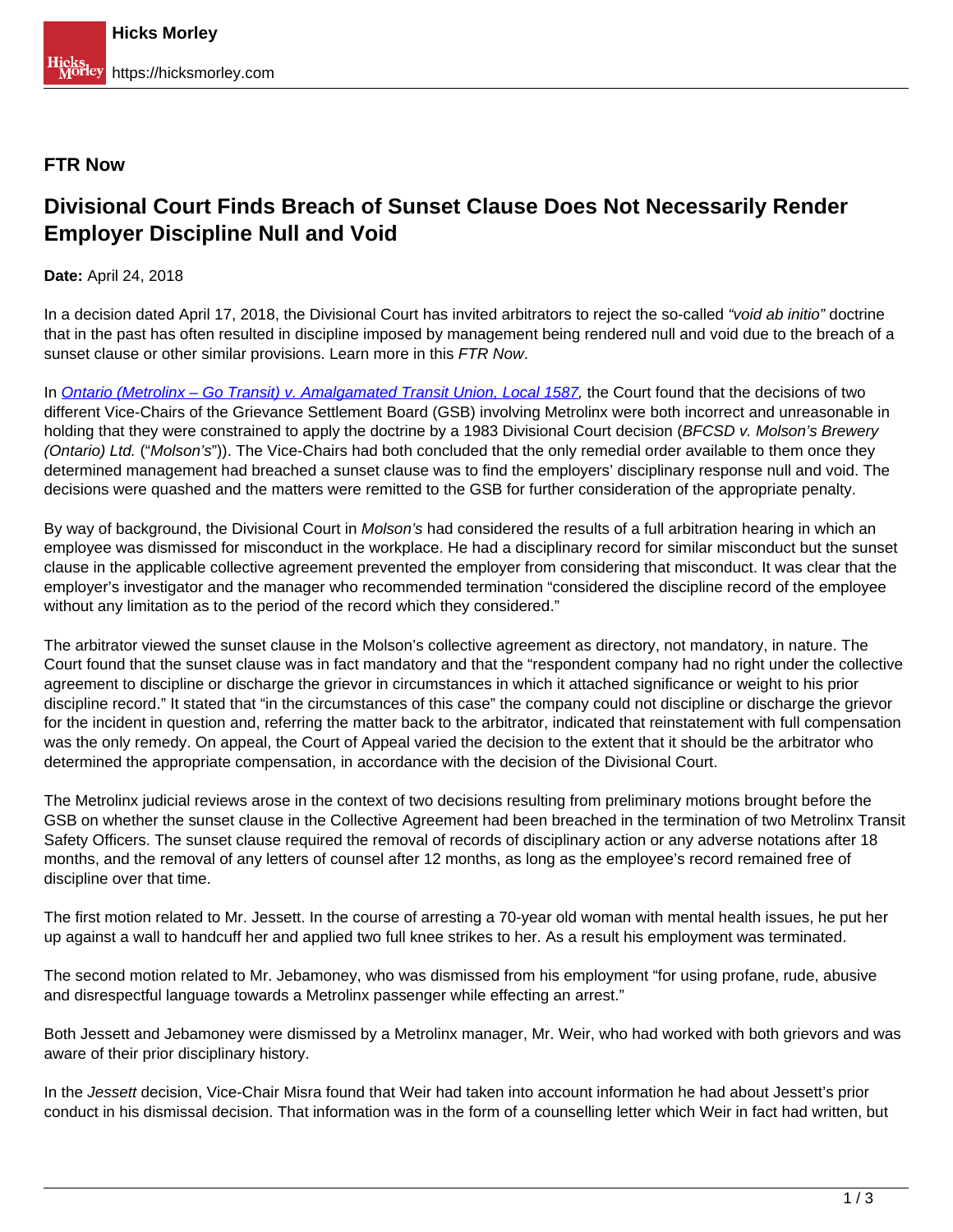which had been expunged from the personnel file.

The Vice-Chair found Weir to be an honest witness. While she concluded Weir had not actually reviewed the existing workplace copy of the counselling letter, he had it "in mind" in making the decision to terminate: "as a decision maker, Weir had no right under the Collective Agreement to give any consideration or weight to those issues because they had come off Jessett's record." The sunset clause had therefore been breached. Finding herself constrained by Molson's, she rejected the employer argument that she should "carve out" the inappropriate consideration of the expired records and consider the appropriate remedy in light of Jessett's conduct. She reinstated Jessett with full compensation and no discipline.

In the Jebamoney case, Vice-Chair Abramsky found that Weir was aware of prior complaints related to Jebamoney, including two complaints about use of excessive force that were now excluded from his file. The Vice-Chair stated that "while information 'cannot be erased from a person's mind' it cannot be relied upon." She concluded that the sunset clause was breached and followed the reasoning in the Jessett decision and Molson's in reinstating Jebamoney with full compensation and no discipline.

On judicial review, the Divisional Court noted that in the Metrolinx decisions, the Molson's decision had been understood by the GSB to mean that the "only issue remaining for the arbitrator upon the breach of a sunset clause is the amount of compensation paid to the employee."

However, the Court accepted the arguments of the employer that the Molson's decision was rendered "in accordance with the circumstances of this case" only and that it did not "prescribe an automatic outcome once a sunset clause is breached." It noted that the arbitrator and the Court in Molson's had the benefit of a full arbitration hearing and the resulting fact finding.

The Jessett and Jebamoney decisions were rendered after preliminary motions and did not deal with, among other things, the difficulty of when a manager has knowledge of an employee gained from working history and memory, not from a deliberate review of the discipline records, as was the case in Molson's.

The Court stated that while some of the circumstances in the Jessett and Jebamoney cases were touched upon, the Vice-Chairs effectively treated the breach of the sunset clause as the only relevant circumstance. This distinguished the Metrolinx cases from Molson's.

More generally, the Divisional Court emphasized the analytical deficiencies of the "void ab initio doctrine", stating:

[53] Although the phrase "void ab initio" was not used in *Molson's*, it has been used to describe the *Molson's* remedy [...]. The phrase is not used in the ordinary contract sense of treating a contract as invalid from the outset. It is used to describe a remedy that, effectively, treats the conduct of the grievor giving rise to the discipline as if it had never happened. This is problematic. It is contrary to the ordinary principles of contract law, which have been applied in the labour context. A remedy for breach of contract is intended to put the party in the position it would have been in if the contract had been complied with, not to punish a party for breach or provide a windfall […]

[60] As for the use of the term "*void ab initio*" in some of the above decisions, I note that this term was not used in Molson's and I find it an unhelpful moniker to the extent that it has been used.

The Court also considered the subsequent arbitral treatment of Molson's and the common finding that the breach of a sunset clause renders an employer's discipline void ab initio. The Court stated that none of the cases relied on by the union included a full consideration of the relevant circumstances, as had been done in Molson's. It concluded that the Vice-Chairs in Jessett and Jebamoney should have considered all relevant circumstances in determining whether Molson's had a constraining effect and it was both unreasonable and incorrect not to do so.

In response to the union's argument that it was impossible to know with precision what the employer would have done had it acted in compliance with the sunset clause, the Court stated that the Vice-Chairs were not limited in fashioning a remedy to